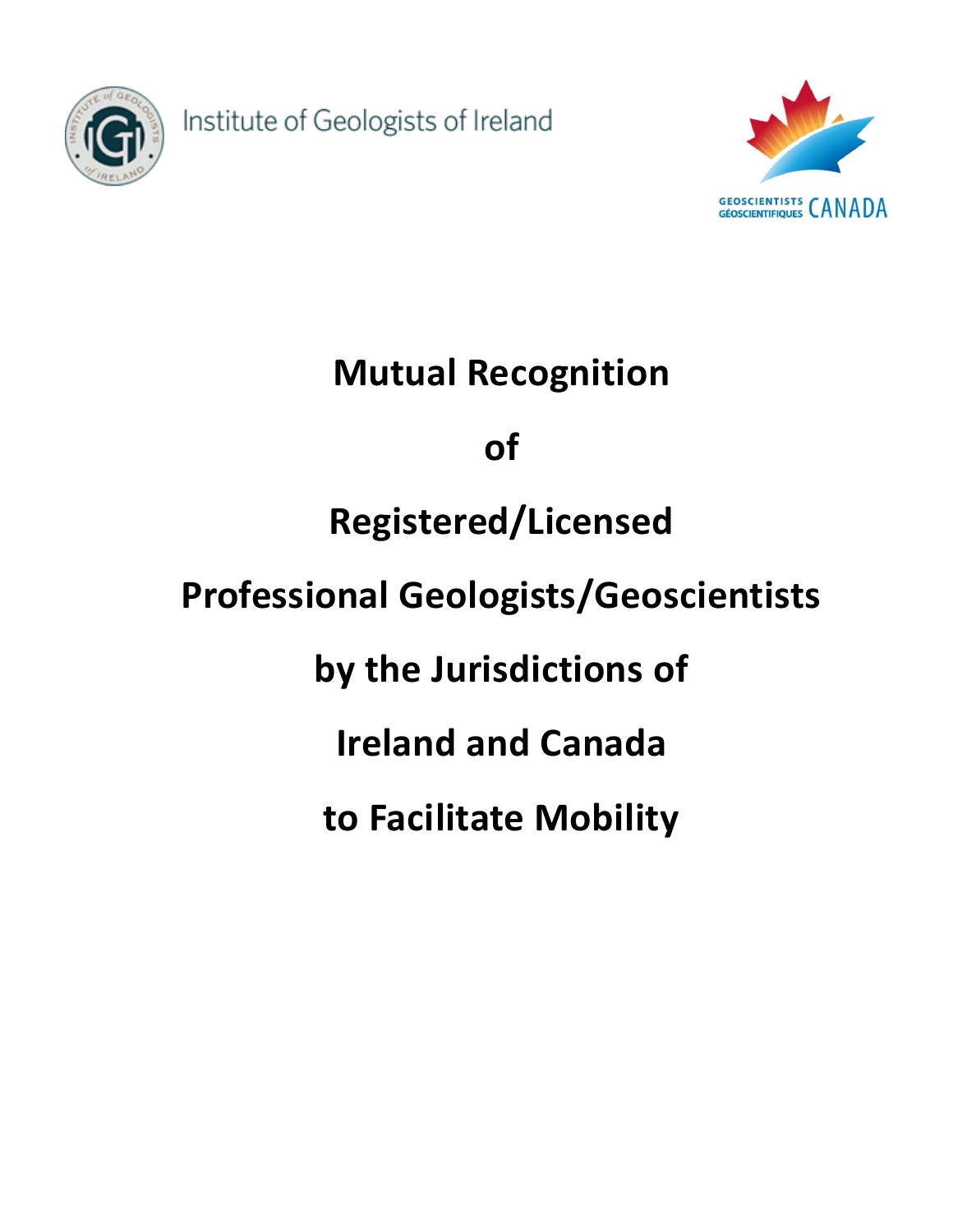



#### Italicized Terms are defined in Section 3: Definitions

## 1. PARTICIPANTS

- 1.1 The Institute of Geologists of Ireland Limited (*Institute of Geologists of Ireland*) is the national organization that promotes and advances the science of geology and the professional standards of its *Professional Members* in the practice of their profession and has the sole power to grant the title PGeo in Ireland.
- 1.2 The Canadian Council of Professional Geoscientists (Geoscientists Canada) is the national organization of the provincial and territorial Associations/Ordre that regulate the profession of geoscience in Canada. The individual Associations/Ordre are autonomous and are responsible for *Registration/Licensure* of *Geoscientists* in their province/territory. Geoscientists Canada has no authority, implied or otherwise, over the *Associations/Ordre*. Each province/territory legislatively requires that Geoscientists obtain Registration/Licensure where they intend to perform services.

#### 2 PURPOSE AND SCOPE

- 2.1 This Agreement is intended to permit the mutual recognition of Registered/Licensed Geoscientists from a Home Jurisdiction in the Host Jurisdiction.
- 2.2 This Agreement applies only to members in good standing who are:

Professional Members of the Institute of Geologists of Ireland who have been granted the title PGeo; and who have met the requirements for *Professional* Membership as described in its 'Articles of Association', following successful completion of the normal Professional Review process, including the submission of a Professional Practice Report, and participating in the Professional Interview, as described in the 'Institute of Geologists of Ireland Application Guidelines'.

or:

Registered/Licensed Geoscientists who have been licensed in Canada following successful completion of the normal Licensure process, including a review of knowledge (academic) and experience qualifications, of any participating province or territory in Canada, as provided for in the Acts, Regulations, Bylaws and Policies as applicable in the respective province/ territory.

2.3 This Agreement is intended for *Registration/Licensure*, depending on the needs of the individual applicant and any legislative limitations in each Jurisdiction.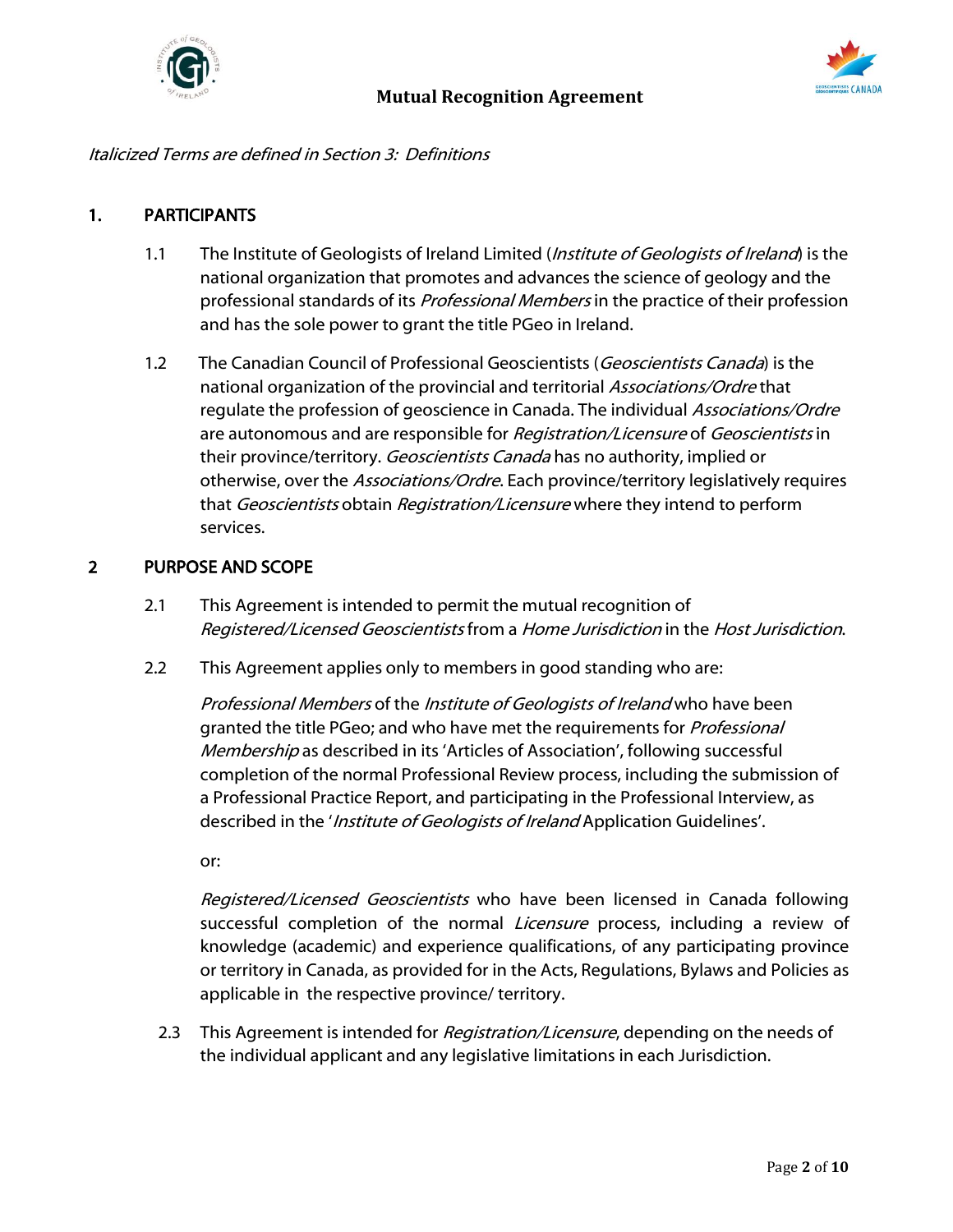



- 2.4 Provisions under this Agreement apply only to members of a Reciprocating Jurisdiction or members of the *Institute of Geologists of Ireland*. Nothing in this Agreement shall apply to individual practice or malpractice disputes.
- 2.5 This Agreement sets out standards, criteria, procedures and measures which:

(a) are based on objective and transparent criteria, such as competence and the ability to provide a service;

(b) are not more burdensome than necessary to ensure the quality of a service; and

(c) do not constitute an unintended or disguised restriction on the cross-border provision of a service.

# 3 DEFINITIONS

Associations/Ordre means the provincial and territorial Licensing bodies enacted by statute to regulate the Practice of Geoscience within Canada.

Geoscientist means an individual Licensed or Registered with a Home Jurisdiction and includes 'Geologist', 'géologue', 'Professional Geologist', 'Professional Geophysicist', Professional Geoscientist/ géoscientifique professionnel/ géoscientifique and, Professional Member.

Geoscientists Canada is the business/operating name of the Canadian Council of Professional Geoscientists.

Home Jurisdiction means the designated Jurisdiction in which a Geoscientist is registered/licensed.

Host Jurisdiction means the Jurisdiction to which a Geoscientist applies for reciprocal recognition under the terms of this Agreement.

Implementation Schedule means a list of Jurisdictions that have implemented this Agreement.

In Good Standing means that the member is a full member; with current fees paid; with upto-date continuing professional development records, as applicable; and is not under suspension.

Institute of Geologists of Ireland (IGI) is the operating name of the Institute of Geologists of Ireland Limited.

Jurisdiction means (i) the Canadian provincial or territorial authority responsible for Registration/Licensure and (ii) Institute of Geologists of Ireland, as applicable.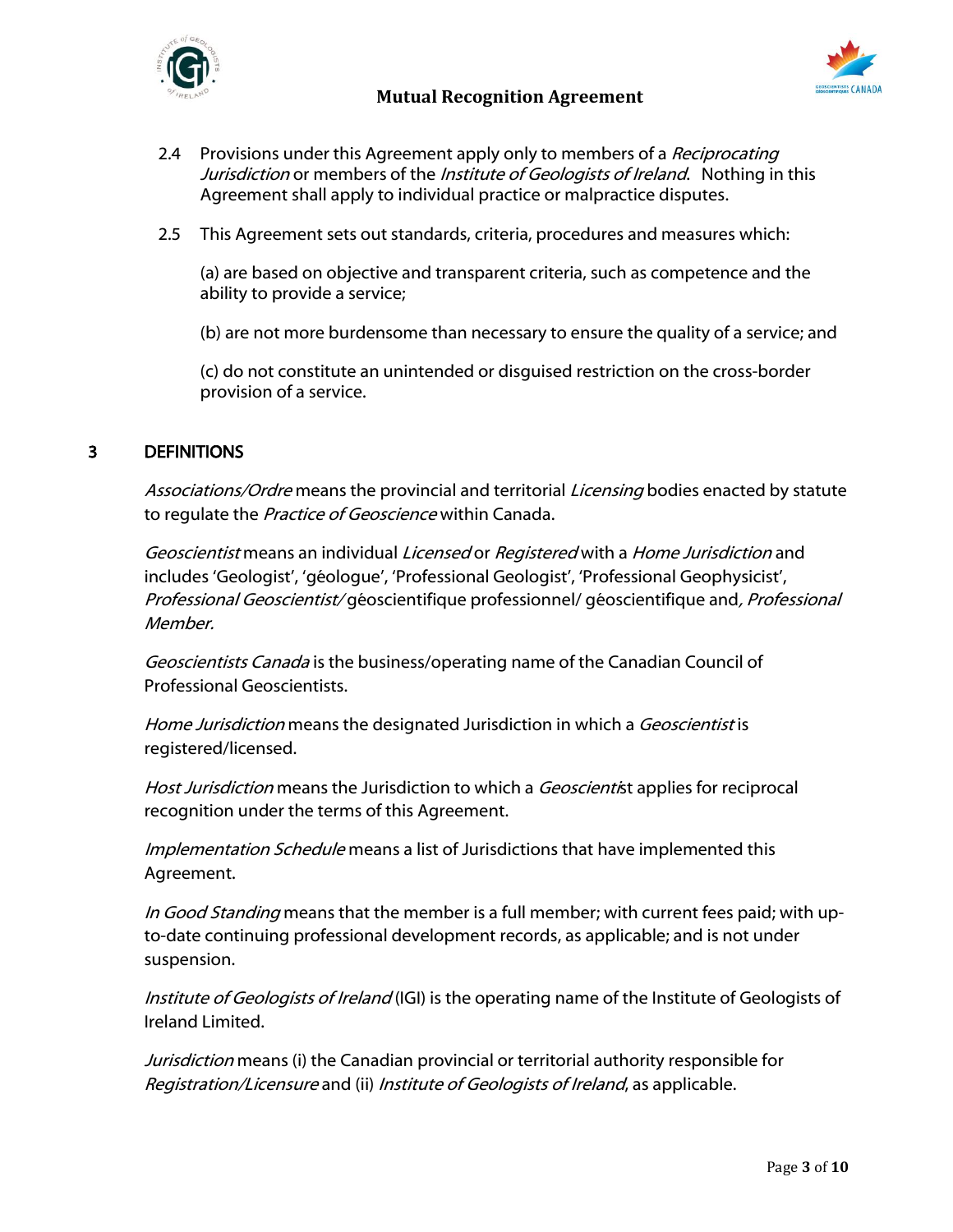



Licensing and Licensure mean the process by which a person obtains the legal right to practice geoscience and to use the title in Canada:

- "Professional Geoscientist"/"P.Geo" in most Jurisdictions in Canada;
- "Professional Geoscientist/PGeo/géoscientifique professionnel/G.P." in Ontario;
- "Professional Geoscientist/PGeo/ géoscientifique/géosc" in New Brunswick;
- "Professional Geologist"/ PGeol" and "Professional Geophysicist/"PGeoph" in Alberta  $\bullet$ (prior to March 15, 2012); or
- "Geologist/géologue/géo" in Québec.

Practice of Geoscience, including the Practice of Geology and Practice of Geophysics, is as defined in each *Jurisdiction* for that *Jurisdiction*.

Professional Geoscientist means an individual who has obtained Licensure or Registration with a *Home Jurisdiction*.

Professional Member (Professional Membership/ PGeo) is an individual geoscientist who has been elected to and granted Registration of the Institute of Geologists of Ireland and has the right to use the description "Professional Member of the Institute of Geologists of Ireland" or "PGeo".

Reciprocating Jurisdiction means a Canadian Association/ Ordre that has agreed to become a Reciprocating Jurisdiction pursuant to the terms of this Agreement.

Registered/Licensed Geoscientist means a Geoscientist:

- a. who has been granted *Registration* as a *Professional Member*(PGeo) by the Institute of Geologists of Ireland; or
- b. who has been granted Registration/Licensure as a
	- "Professional Geoscientist/géoscientifique

professionnel/géoscientifique"

- "Professional Geologist"
- "Professional Geophysicist"; or
- "Geologist/géologue"

by any *Reciprocating Jurisdiction*; and

c. has been admitted according to detailed assessments carried out by the Home Jurisdiction.

It does not include:

d. applicants granted Registration/Licensure by a Home Jurisdiction through a third party mutual recognition agreement;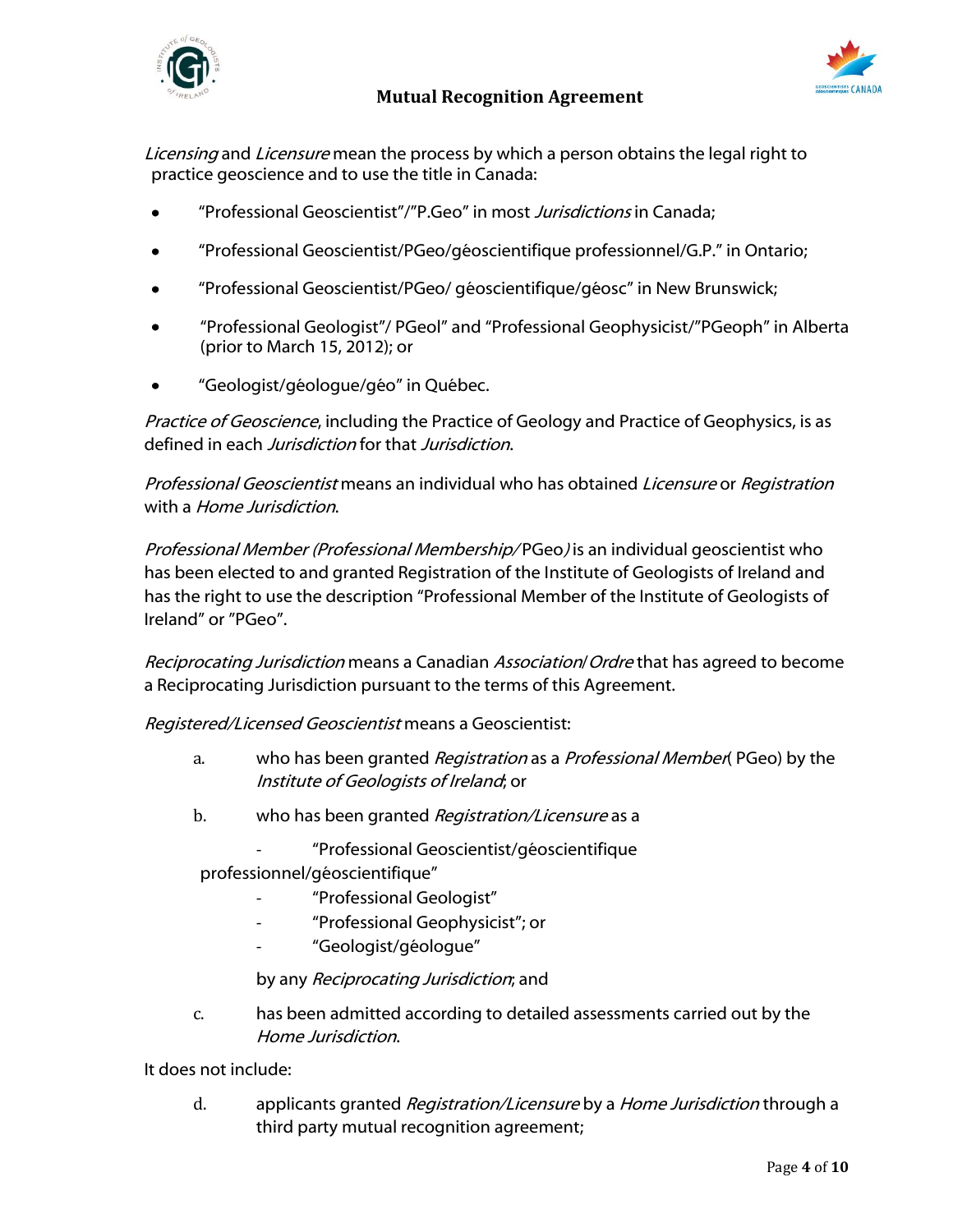



- e. applicants who hold 'in-training', 'associate', 'retired' or 'provisional' memberships; and
- f. licensees whose licences are explicitly restricted or limited.

Registration (Registered) means the granting of Professional Membership by the Institute of Geologists of Ireland or the process by which a person obtains the legal right to practice geoscience in Canada.

Signatory(ies) means Geoscientists Canada and/or the Institute of Geologists of Ireland.

# 4 MUTUAL RECOGNITION PROVISIONS

The Licensing/Licensure/ Registration procedures in both the Home and Host jurisdictions have been reviewed by Geoscientists Canada and the *Institute of Geologists of Ireland*. Each party is satisfied that mutually adequate standards and requirements for professional membership are in place. Each organisation accepts that these are recognised through this Agreement.

Specifically:

## 4.1 Current Registration/Licensure Practices

- 4.1.1 In Registering/Licensing a Professional Geoscientist, the Associations/Ordre generally require the following elements:
	- (a) a bachelor's degree in geoscience or equivalent, that is equal or equivalent to the knowledge requirements set out in Geoscientists Canada's "Geoscience Knowledge and Experience Requirements for Professional Registration in Canada";
	- (b) a minimum of four years of acceptable geoscience experience that is equal or equivalent to the experience requirements set out in Geoscientists Canada's "Geoscience Knowledge and Experience Requirements for Professional Registration in Canada", of which one year must be obtained in a Canadian environment or equivalent;
	- (c) spoken and written proficiency in the language of business (English or French) in the province or territory of practice;
	- (d) Successful completion of a professional practice, law and ethics examination; and
	- (e) Demonstration of good character, through self-declaration plus peer recommendation.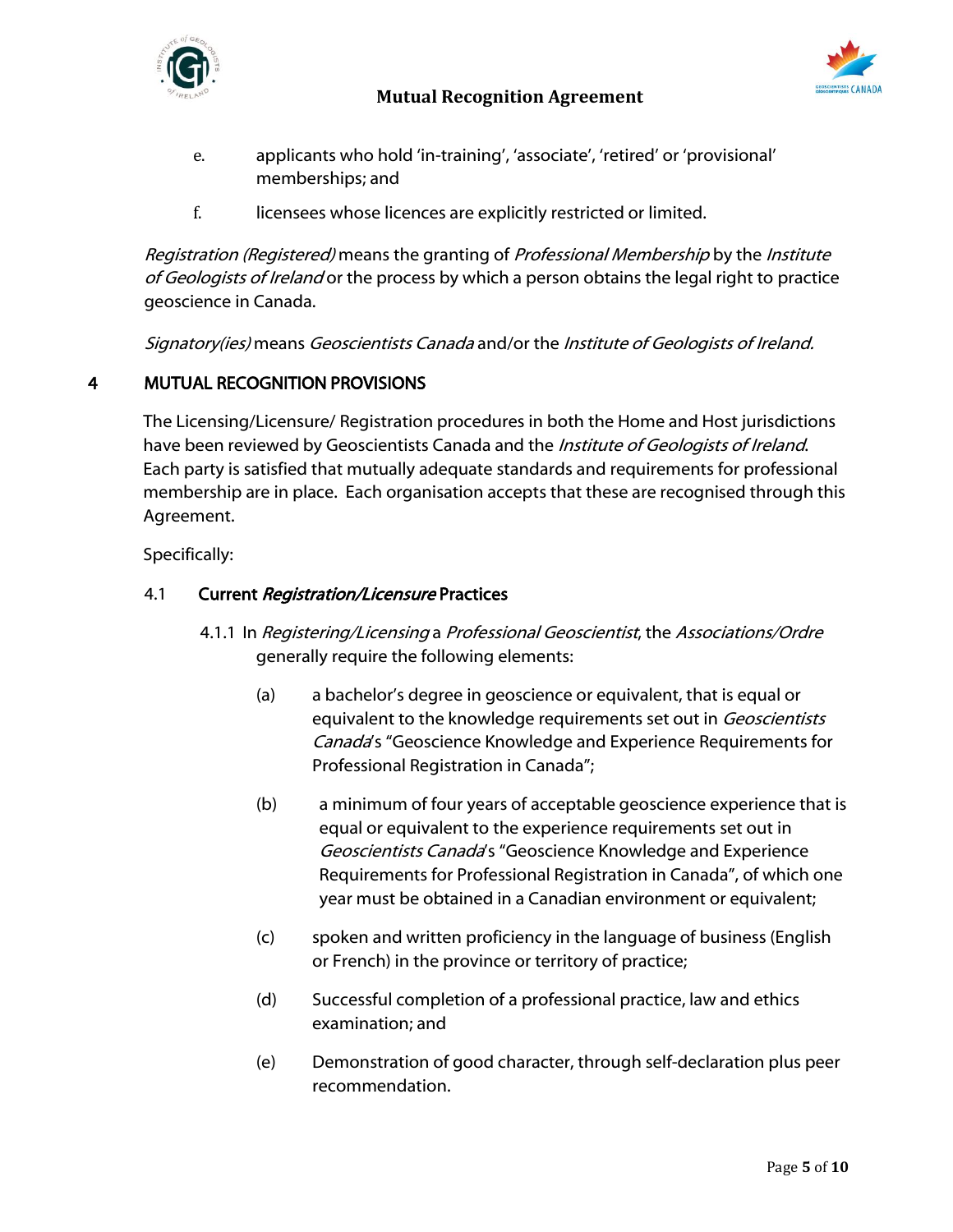



- 4.1.2 In conferring *Professional Membership* and the title PGeo, the Board of the Institute of Geologists of Ireland (the Board) requires successful completion by candidates of:
	- (a) a primary degree in geology, geoscience, or equivalent approved by the Board;
	- (b) not less than five years engagement in the science and *Practice of* Geoscience subsequent to the award of the degree in (a) and attainment of a position of professional responsibility;
	- (c) Sponsorship by three Professional Members in good standing of the Institute of Geologists of Ireland;
	- (d) Submission of two professional reports or publications, or three copies of a Professional Practice Report and a Professional Review of the completed application carried out by an Assessor; and
	- (e) Successful completion of a validation interview with the Professional Validation Panel.

#### 4.2 Eligibility for *Registration/Licensure* in the Host Jurisdiction

- 4.2.1 The primary requirement for *Registration/Licensure* in the *Host Jurisdiction* pursuant to this Agreement is being a Registered/Licensed Geoscientist in the Home Jurisdiction.
- 4.2.2 Applicants must, in addition to demonstrating that they are a Registered/Licensed Geoscientist currently in good standing in the Home Jurisdiction, fulfill the following in order to qualify for Registration/Licensure pursuant to this Agreement:
	- (a) pass any examination or interview whose sole purpose is to ensure that the applicant understands local practices, legislation, codes, professional standards or other issues that are not related to the technical competence of the applicant to engage in the Practice of Geoscience
		- i. In Canada, the examination is called the Professional Practice Examination. There may also be regional specific local practice examinations.
		- ii. In Ireland, the applicant must satisfy the *Institute of Geologists* of Ireland in an interview that he/she has the professional attributes for independent practice as a PGeo in Ireland, by:
			- a. Submission of two professional reports or publications, or a Professional Practice Report.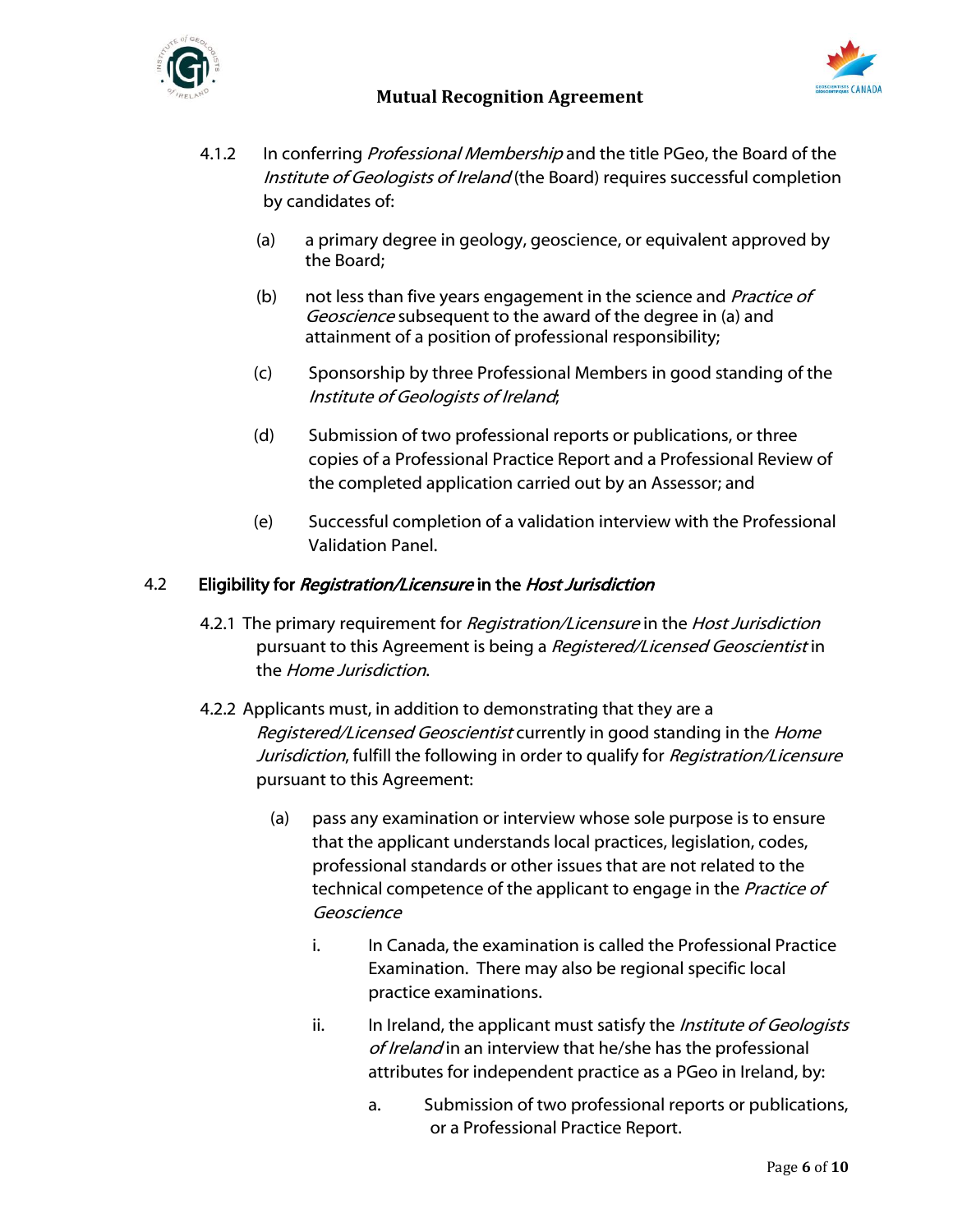



- b. Demonstrating an appreciation and knowledge of:
	- i. IGI's Code of Ethics
	- ii. IGI's Continuing Professional Development requirements;
	- iii. Health and Safety in the Workplace requirements.
- (b) demonstrate one year of Canadian or Canadian equivalent professional experience to enable Registration/Licensure in a Reciprocating Jurisdiction or one year of Irish or Irish equivalent professional experience to enable Registration in Ireland;
- (c) demonstrate proficiency in the language of business (English or French) to enable Registration/Licensure in a Reciprocating Jurisdiction or demonstrate proficiency in the English language to enable Registration in Ireland;
- (d) agree to:
	- i. abide by the acts, laws, rules and regulations of the *Host* Jurisdiction;
	- ii. meet the continuing competency assurance requirements of the Host Jurisdiction; and
	- iii. conform to the ethical and conduct standards of the *Host* Jurisdiction;
- (e) declare any previous applications for Registration/Licensure to the Host Jurisdiction;
- (f) Disclose sanctions related to the *Practice of Geoscience* in Home, Host and any other Jurisdiction respectively (see 6.2) and any criminal or statutory conviction; and
- (g) Complete an application form and pay requisite fees.
- 4.2.3 Each Signatory will make its own arrangement for assessment and offer facilities for representative(s) of the other to be present as observers at any required examinations or interviews.
- 4.2.4 Each *Jurisdiction* shall retain full discretion as to the *Registration/Licensure* of any applicants. If an applicant is otherwise qualified for Registration/Licensure pursuant to this Agreement, but the Host Jurisdiction rejects such applicant on other grounds or insists upon additional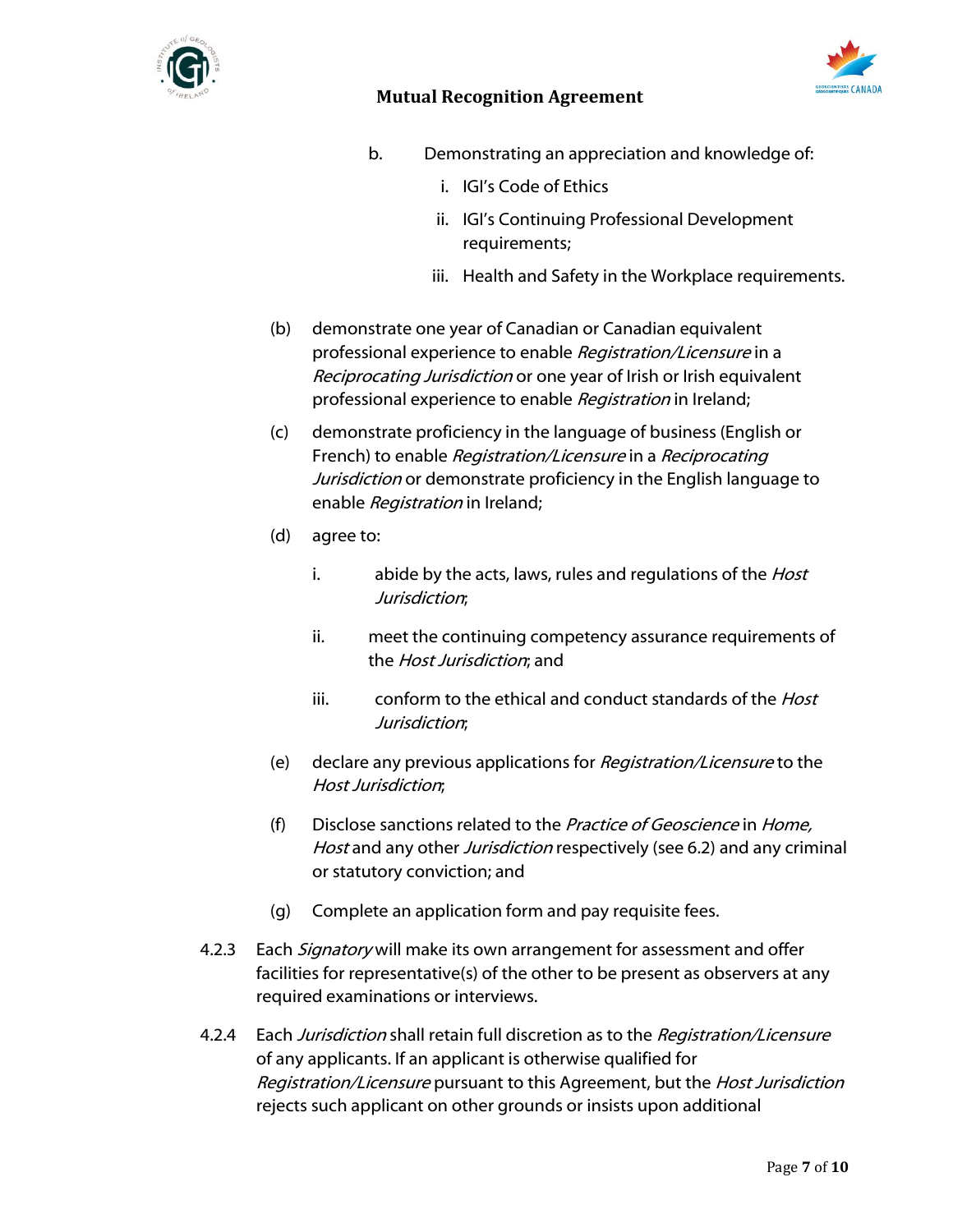



requirements, the Host Jurisdiction shall inform the Home Jurisdiction of the reasons for such rejection or additional requirements.

4.2.5 Nothing in this Agreement shall preclude an applicant from pursuing Registration/Licensure in a Jurisdiction through the exercise of existing procedures.

## 5 RATIFICATION AND IMPLEMENTATION

- 5.1 Geoscientists Canada agrees to submit this Agreement to the Jurisdictions within its purview and to use its best efforts to obtain ratification of this Agreement and its timely implementation. Geoscientists Canada will provide to the Institute of Geologists of Ireland a regularly updated Implementation Schedule.
- 5.2 The provisions of this Agreement will apply to *Jurisdictions* listed on the Implementation Schedule. Applicants from Jurisdictions listed on the Implementation Schedule will be accorded the treatment set forth in this Agreement.
- 5.3 Notwithstanding the provisions of this Agreement facilitating *Registration/Licensure*, the *Signatories* agree that, for one year from the date of this Agreement, the Signatories may apply in parallel the provisions of this Agreement and their normal Registration/Licensure procedures.
- 5.4 This provision is intended to be transitional and permit the parties to gain experience with the operation of this Agreement and the Applicants from the Reciprocating Jurisdiction.

# 6 DISCIPLINE AND ENFORCEMENT

- 6.1 Both the *Institute of Geologists of Ireland* and the *Reciprocating Jurisdictions* will extend co-operation to the extent possible on enforcement and disciplinary issues.
- 6.2 An application for *Registration/Licensure* must include disclosure of sanctions related to the Practice of Geoscience in other Jurisdictions. Information regarding sanctions may be considered in the Registration/Licensure process.
- 6.3 An application for *Registration/Licensure* under this Agreement must include the applicant's written permission to distribute and exchange information regarding sanctions between all involved *Jurisdictions*. Failure to fully disclose or provide any of the required information may be the basis for denial of the application for Registration/Licensure, or for sanctions, including revocation of the Registration/Licence.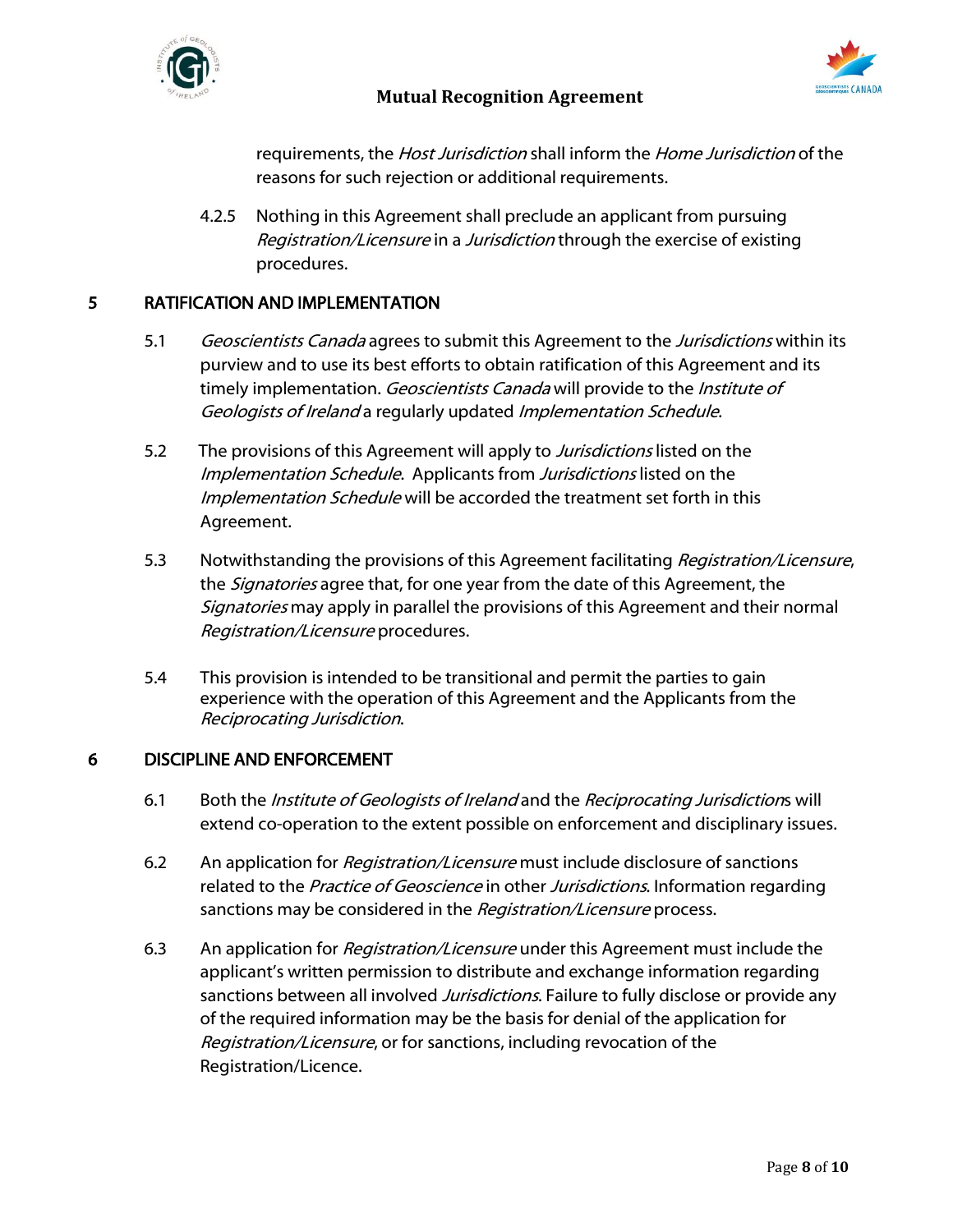



6.4 A Jurisdiction shall take appropriate action, subject to its own rules of procedure and the principles of due process, related to a sanction(s) that is reported to them by another Jurisdiction.

## 7 IMMIGRATION AND VISA ISSUES

7.1 Registration/Licensure in a Host Jurisdiction does not preclude the need to conform to applicable immigration and visa requirements or any other legal requirements of a Host Jurisdiction.

#### 8 INFORMATION EXCHANGE

- 8.1 The *Signatories* will notify each other and provide copies of any major changes in policy, criteria, procedures and programs that might affect this Agreement.
- 8.2 The *Signatories* will provide an annual report to each other of all applicants who have applied pursuant to the terms of this Agreement.
- 8.3 Under this Agreement, the *Signatories* will report annually any sanctions applied to Professional Geoscientists / Professional Geologists in the Home Jurisdiction to the Host Jurisdiction in relation to the Practice of Geoscience.

#### 9 DISPUTE RESOLUTION

- 9.1 The *Signatories* and the *Reciprocating Jurisdiction*s shall at all times endeavour to agree on the interpretation and application of this Agreement, and shall make every attempt through co-operation and consultation to arrive at a mutually satisfactory resolution of any matter that might affect its operation.
- 9.2 Any *Signatory* or *Reciprocating Jurisdiction* may request in writing consultations with another Signatory or Reciprocating Jurisdiction regarding any actual or proposed measure or any other matter that it considers might affect the operation or interpretation of this Agreement.

#### 10 TERM OF AGREEMENT

- 10.1 This Agreement will come into effect on execution.
- 10.2 The *Signatories* shall, at least every five years, review and update the status of implementation and the effectiveness of the Agreement, and recommend changes as appropriate.
- 10.3 A Signatory or any Reciprocating Jurisdiction may withdraw from the provisions of this Agreement six months after it provides written notice of withdrawal to the other Signatories and Reciprocating Jurisdictions. If a Reciprocating Jurisdiction